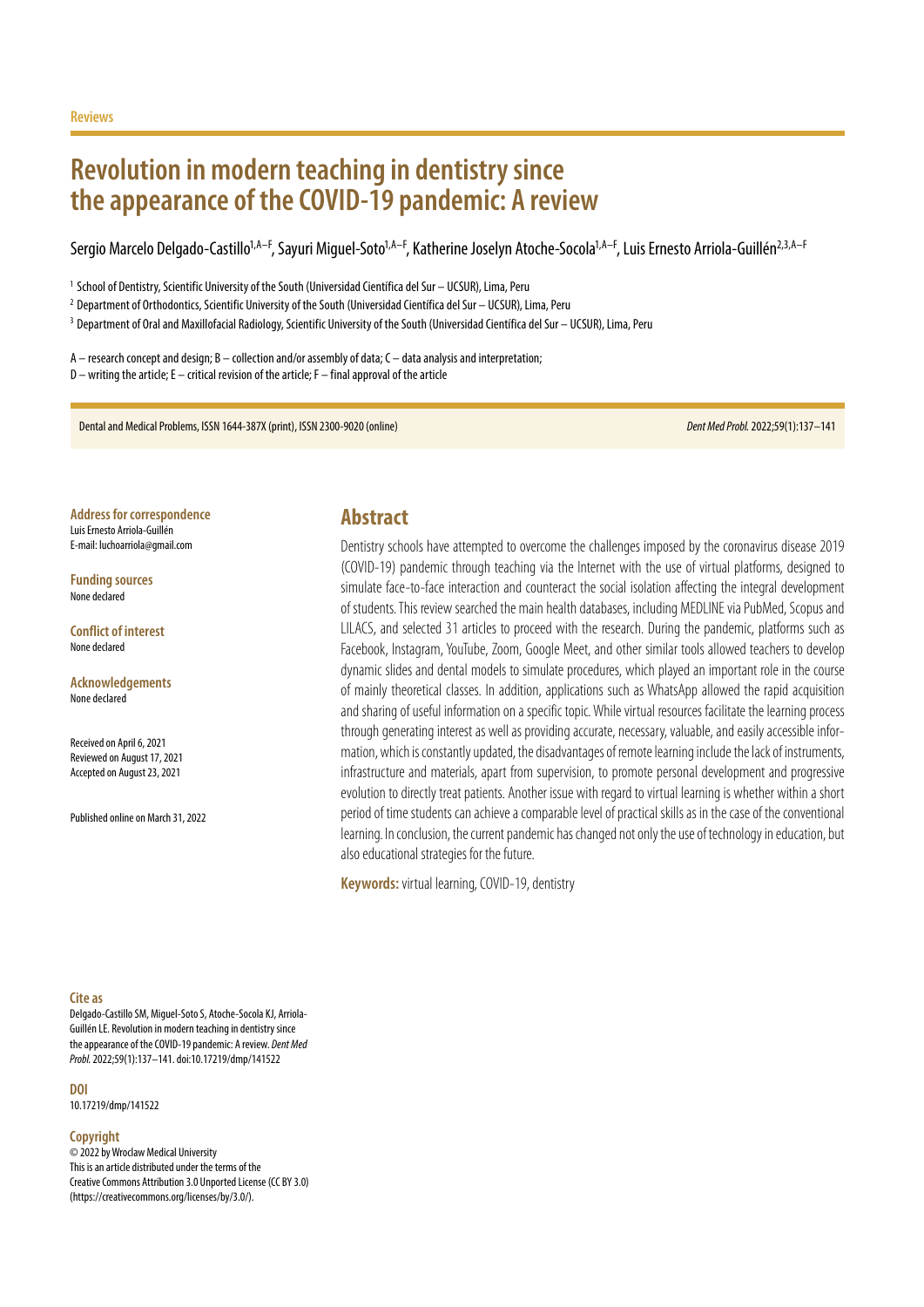## **Introduction**

Coronavirus disease 2019 (COVID-19) is an infectious disease caused by a viral agent identified as a novel betacoronavirus, named severe acute respiratory syndrome coronavirus 2  $(SARS-CoV-2)$ .<sup>1</sup> The pandemic caused by COVID-19 has had an unprecedented effect on global health and has led to important alterations in many activities, including education.2 Schools of dentistry have attempted to overcome the current situation through teaching via the Internet with the use of virtual platforms, designed to simulate face-to-face interaction and counteract the social isolation affecting the integral development of students.3,4

The global strategy aimed at reducing the spread of COVID-19 included the promotion of social distancing as well as the suspension of instruction in the classroom in order to avoid the crowding of too many people in enclosed spaces. Up to November 24, 2020, more than 61.2 million cases and 1.44 million deaths had been reported worldwide. Moreover, more than 900 million students at all levels of education, including higher education, had been affected.<sup>5-7</sup>

The face-to-face educational activities of undergraduate and postgraduate schools of dentistry have been interrupted, leaving teachers and students to adapt to social distancing. The teaching of dentistry involves face-toface settings with specialists and students to enable the evaluation of the signs and symptoms of oral diseases, to achieve a correct diagnosis, and to develop an adequate and individualized treatment plan.<sup>8,9</sup>

In these times, quarantines and social isolation could happen again. Thus, some virtual solutions are being implemented to continue the teaching activities. The electronic tools used in dental education centers include Moodle, Zoom, Jitsi, and Webex, which are interesting alternatives to classrooms. There are also other tools, such as Microsoft Teams, Google Meet, Google Classroom, and Google Hangout, which facilitate live activities, involving hundreds of participants simultaneously. The presenter's screen can be shared, allowing various didactic actions. In addition, classes can be recorded and stored on Google Drive, providing students with the possibility to learn later on.10

All of these applications help provide the theoretical content, but do not enable participation in laboratory, preclinical and clinical activities.11–13 Teaching with the use of the currently most popular social networks, such as Facebook, Instagram, WhatsApp, and YouTube, offers more options and is more dynamic as compared to other student platforms.14–18 Rapid and ongoing communication between cities and countries by means of social networks provides the current context, facilitating a search for answers to the unsolved questions based on alternative virtual resources. While virtual platforms may be considered a lifesaver during the time of a pandemic by connecting teachers with students, there are also some disadvantages that should be taken into account. Students may find it difficult to concentrate on virtual education. Besides, some platforms lack filters that control students' attendance to theoretical sessions; therefore, students may only partially attend classes.<sup>19-21</sup>

This study aimed to determine, analyze and compare modern virtual learning/teaching based on technology vs. traditional learning/teaching. The secondary objectives were to analyze the different modern teaching tools in dentistry established during the COVID-19 pandemic, to describe resources that are most in demand at universities, to compare the information available on research platforms and social networks, and to assess the speed of the dynamic, creative sharing of knowledge that attracts the full attention of students.

## **Methodology**

This research was based on the review of the scientific articles found on the Internet in the main heath databases. The search was carried out from July to November 2020, without limitations as to the year of publication. The articles were similar in terms of content and in the approach to the problem. Virtual tools were used, starting with the Google Scholar search engine, followed by a search for articles in the United States National Library of Medicine (MEDLINE via PubMed), Scopus and LILACS as the main sources of information. The following search terms were used: 'dentistry' ('orthodontics', 'endodontics', 'periodontics', 'pediatric dentistry', 'oral rehabilitation', and 'maxillofacial surgery'), 'virtual education', 'virtual learning', 'COVID-19', and 'SARS-CoV-2'. Observational studies, analytical and descriptive research as well as clinical trials were included. Case reports, editorials, opinion articles, literature review articles, and systematic reviews were excluded. For the inclusion of studies, the analysis was carried out in 2 phases. In the  $1<sup>st</sup>$  phase, observational studies were analyzed. In the 2nd phase, analytical and descriptive research, and clinical trials were evaluated. The selected articles were reviewed by 2 investigators (KJAS and LEAG). Finally, following rigorous systematic selection, 31 articles were identified and included in this review (Fig. 1). All studies had a moderate risk of bias according to the Risk Of Bias In Non-randomized Studies – of Interventions (ROBINS-I) tool.

# **Future vision of virtual platforms in dentistry**

By 2022, face-to-face classes are planned for both theoretical and practical classes. However, guided practice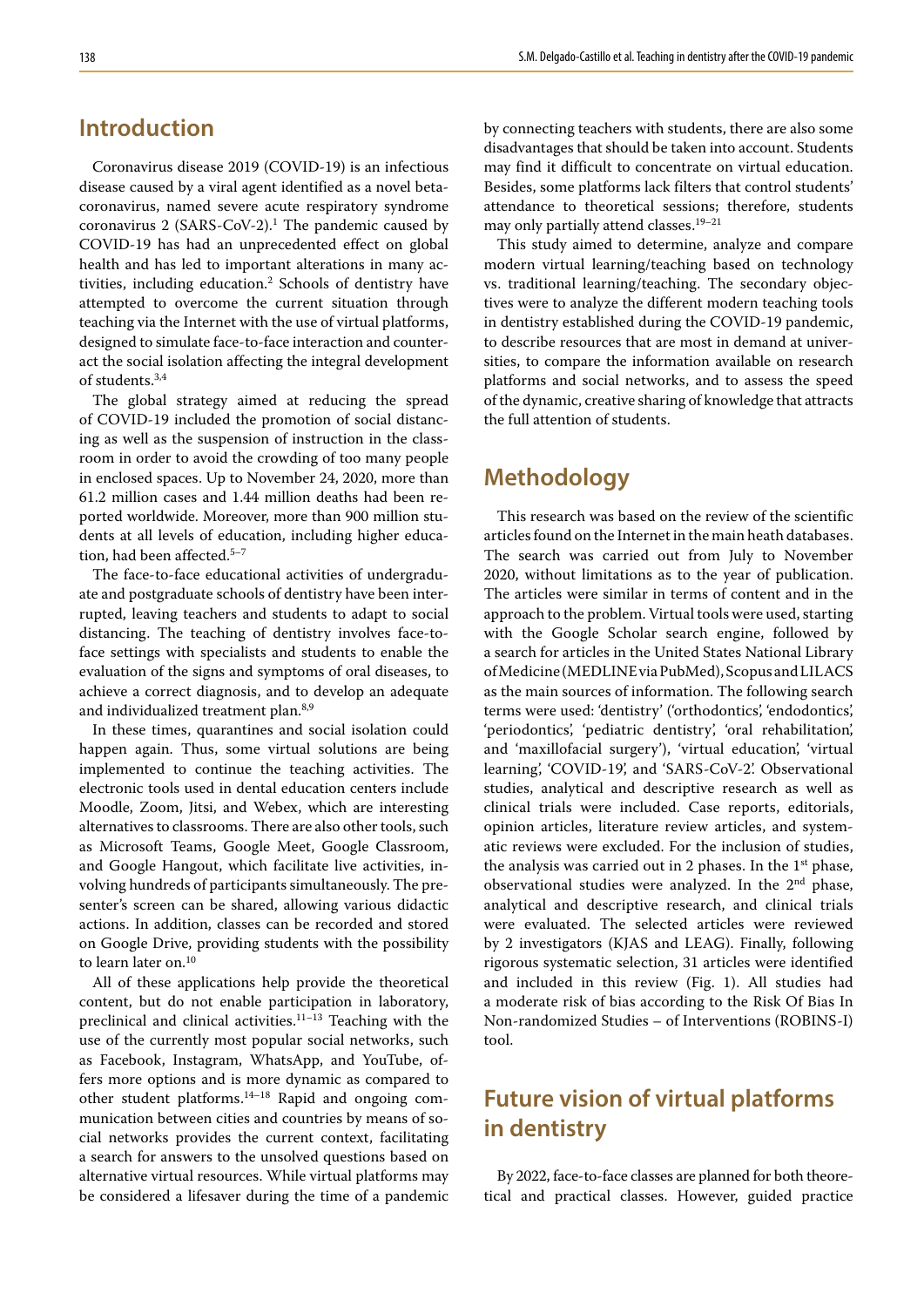

Fig. 1. Flow chart for the selection of studies

is needed to develop the operator's skills also by virtual means in order to avoid imbalance between the simulated and clinical interventions. To prepare students to adequately manage and perform treatment without complications, teaching with the use of objective videos, slides for the recognition of instruments and models that resemble work with real patients have been proposed.

Students must take advantage of the digital era and the Internet by using the immediately available virtual resources to facilitate and promote dentistry learning based on scientific evidence. Scientific websites as well as multimedia resources, like videos on YouTube, Facebook and Instagram, can clarify a concept, provide in-depth information on a specific topic or reinforce an idea. These resources are able to capture the attention of young people while providing new knowledge in a different way than the conventional university teaching. Therefore, students' schedules should include the use of virtual tools, such as online platforms and social networks, to thereby motivate students to do research, and consequently expand their knowledge beyond the lessons learned.<sup>21-23</sup>

Since online learning should be combined with the conventional learning, virtual tools must not replace the use of physical resources, including books, encyclopedias and atlases. From the student's perspective, a suitable environment must be created to avoid distractions and connection problems, and to optimize results. The space equipped with technological tools must be considered and the time granted by the university to complete various academic tasks must be maximized.

For all of the above, in the near future, universities should complement face-to-face classes with virtual hours to improve the level of education and to ensure the coexistence of both learning/teaching methods. One method should not replace the other, but rather a new approach should enrich the study routine, awakening new interests by handling large amounts of information.

In this era of globalization, today's students have a great advantage over those of previous decades. The Internet facilitates learning, as it generates interest as well as provides accurate, necessary, valuable, and readily available information, which is constantly updated. Due to the accessibility of technology and the speed of its diffusion, students can learn, understand, and put into practice new techniques, and gain knowledge for their long-term development as future professionals.

## **Use of virtual tools in dental education**

In the schedules prepared by universities to carry out virtual classes, various platforms, repositories and scientific websites are needed to develop the competencies imposed in the curriculum with respect to the requirements of the national quarantine. Students can make the most of the Internet, exploring its resources. Different platforms can be analyzed for different purposes, with the main objective being virtual learning. For example, the WhatsApp application allows the sharing of information on a specific topic, whether it be data, new knowledge or news, between two or more people.<sup>24</sup>

During the pandemic, platforms such as Zoom, Google Meet, and other similar tools allowed interaction among the collective of students, thus playing an important role in the development of mainly theoretical classes, generating meetings, sharing ideas and knowledge, and effectively explaining the concepts of the topic to be further investigated by students. However, the question is: How can such platforms be efficiently used to conduct practical classes? The first obstacle in running practical classes from home is the lack of instruments, infrastructure and materials, apart from supervision, to promote personal development and progressive evolution to directly treat patients. Another issue with regard to virtual learning is whether within a short period of time students are able to achieve a comparable level of practical skills as in the case of the conventional learning.24,25

Theoretical knowledge must be balanced with practical skills, regardless of the kind of learning employed – face-to-face or through virtual platforms, social networks and applications. Face-to-face learning should be prioritized, in compliance with safety protocols, and all courses and laboratory schedules should be reinforced to complement the knowledge acquired in the virtual classroom. Virtual platforms have been a valuable tool in continuing university studies, and despite the return of face-to-face classes, the use of mobile devices and online platforms should be encouraged with the aim of expanding students' knowledge.<sup>25</sup>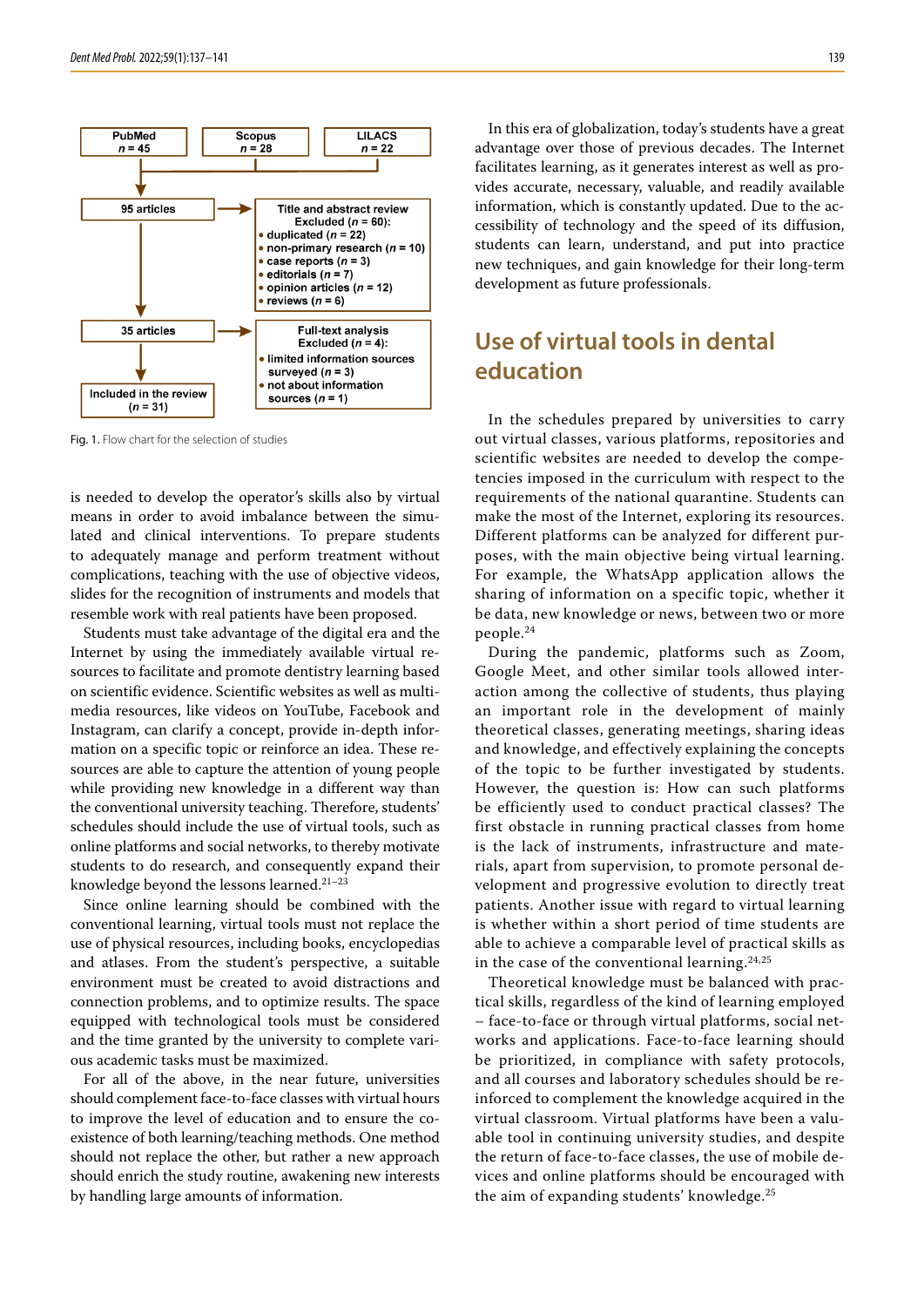# **Advantages of using virtual platforms**

Learning evolves with the provision of alternative choices, with its purposes, procedures, means, and structure being defined by both students and teachers. Currently, students and teachers are developing immediate communication. In this way, virtual education is implemented, in which students learn online through various platforms, such as Zoom, Google Meet, Google Drive, and Google Classroom, among others. Taking this into account, it is necessary to discuss the advantages of virtual teaching and learning.26

Through the use of different platforms, virtual education saves time for students as well as teachers by not having to travel to the work or study location. Virtual education also allows the learning schedules to be flexible. In addition, the use of mobile devices has been again highlighted in the virtual setting, further breaking down the space and time barriers.<sup>27</sup>

These platforms allow the application of different individual and collaborative e-learning strategies, and have a huge capacity. Zoom in its free version allows up to 100 students to participate in the lectures online and 1,000 in the paid version. It facilitates the sharing of knowledge and helps build relationships, thus promoting social communication in the environment of the automatically and collaboratively programmed activities. Moreover, with the use of a laptop and a reliable Internet connection, learning can be comfortably accomplished anywhere.<sup>25</sup>

Another advantage of the use of virtual platforms is the speed with which students can connect, communicate, submit work, and download or view material, although this is related to the speed of the Internet, and the device and platform used. Videoconferencing with the Zoom or Google Meet platforms has been assessed positively for allowing synchronous responses to teachers' queries without delays.<sup>26</sup>

Google Drive and Google Classroom are some of the tools most commonly used by students and teachers due to the ease of uploading and downloading files and information to/from the platform. In addition, through the Classroom platform, teachers can quickly send university students extra materials, such as reading excerpts, presentations, texts, and reviews, before starting classes. These virtual platforms aim to improve communication and workflow between teachers and students.<sup>27</sup>

# **Disadvantages of virtual classes due to the pandemic**

The use of virtual platforms requires that students have permanent access to computer media, and at least a desktop or laptop connected to the Internet. Students and teachers need to know how to use office tools, and since students have to sit in front of a computer for hours, they also must make a greater effort to avoid being distracted or carrying out other activities that could compete with their classes.28

Other important disadvantages of online learning include technical problems, such as the unexpected closure of the platforms in the middle of the class, while filling in a questionnaire or during exams. In such situations, students often do not know how to act, since disturbances may be related to the platforms, the Internet, or problems with the compatibility of browsers or the operating systems. These drawbacks can cause frustration on the part of students and result in the interruption of learning.<sup>29</sup>

The location chosen to participate in virtual classes must be adequate and orderly to enhance concentration, since bedrooms may distract students or even induce sleepiness.<sup>30</sup>

Virtual classes reduce the social relationships established in the classroom. Students cannot socialize with their peers beyond the mere education. The lack of interpersonal relations leads to frustration. Studying online is a very lonely activity, and students may need direct contact with the teacher to solve doubts or practice using physical tools, e.g., in laboratories, as the practical skills required for performing dentistry have been greatly affected by the pandemic.31

### **Limitations**

Although the results of this study produce valuable information for dentistry, they should be evaluated with caution, because the quality assessment revealed a moderate risk of bias of the included studies. Likewise, their external validity did not allow the results to be generalized. More studies comparing traditional methods with the methods adapted due to the pandemic should be carried out.

## **Conclusions**

Throughout the COVID-19 pandemic, modern teaching in dentistry has continued to evolve efficiently with the use of virtual tools, and although clinical practice requires contact face-to-face, virtual learning will still be employed when everyday life returns to normal. With the aim of continuing educational activities, students have been taught dentistry techniques via virtual platforms, and this has been widely accepted by both students and teachers for their ease of handling, among other advantages. Thus, despite the challenges presented by the pandemic, dentistry students have adapted to new reality, combining learning in the classroom and at a distance. The current pandemic has not only changed the use of technology in education, but also educational strategies for the future.